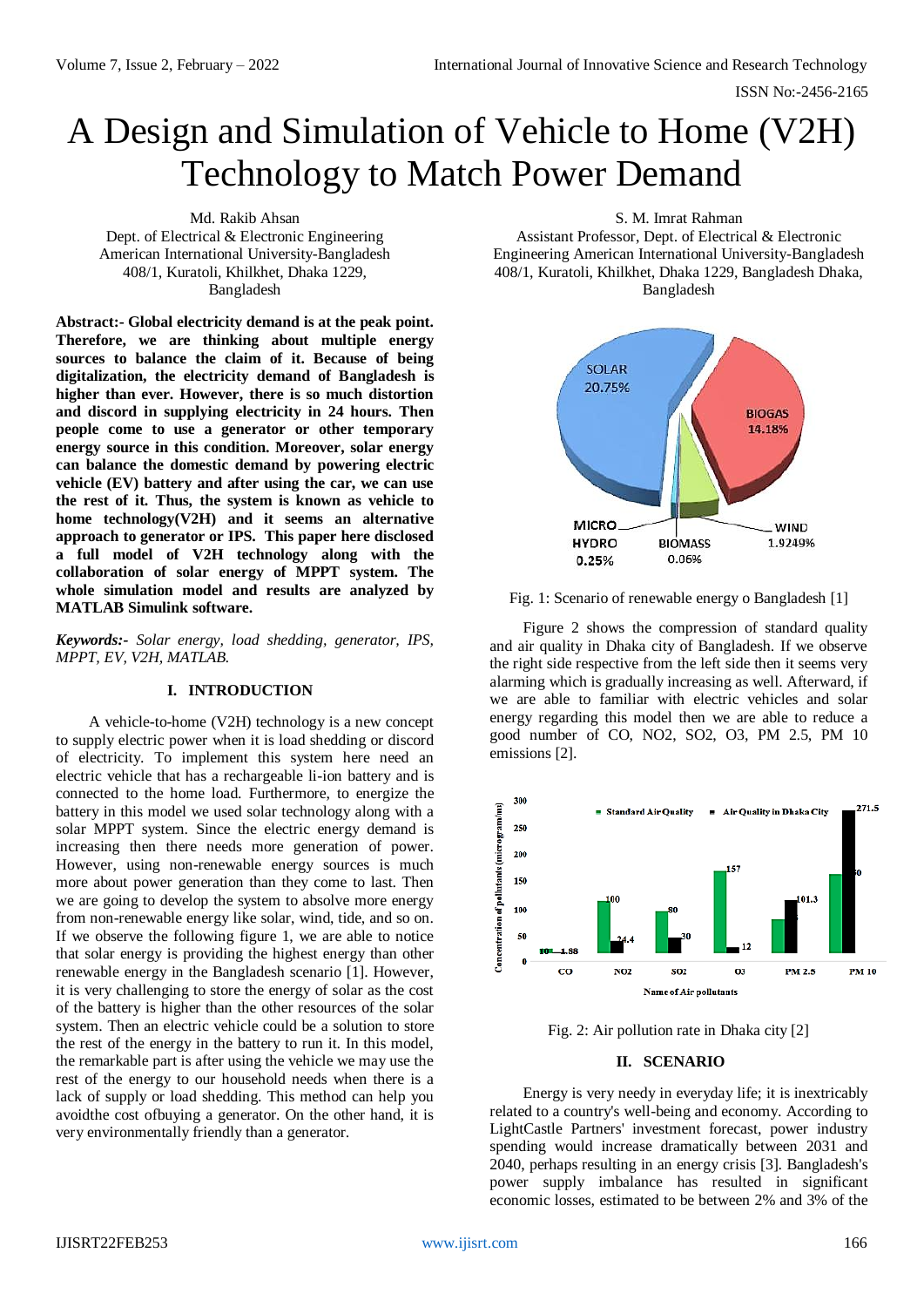country's GDP [4]. The utilization of outmoded facilities that are used during peak hours and whose running costs put downward pressure on industry profits must be addressed with caution. The government has made significant initiatives to encourage private sector investment in power, including several tax breaks and advantageous ownership regulations. And based on the billion-dollar agreements that have been completed in the last year, they appear to be working [5]



Fig. 3: Investment scheme in the power sector from 2016-2040 in Bangladesh [3,4]

Since the power demand is high therefore the investment is also increasing. figure 3 represents the demand scenario by increasing gradually [6]. Father more, the following table is showing the capital market share of Bangladesh. Here is two continuity of the capacity of the public sector, private sector, and captive power as well. Lastly, the total is showing the enhancement of it.

|                       | 2016-2017<br>Capacity (MW) |      | 2017-2018<br>Capacity (MW) |      |
|-----------------------|----------------------------|------|----------------------------|------|
|                       |                            |      |                            |      |
| <b>Public Sector</b>  | 7304                       | 47%  | 8845                       | 46%  |
| <b>Private Sector</b> | 5973                       | 39%  | 7557                       | 39%  |
| <b>Captive Power</b>  | 2200                       | 14%  | 2800                       | 15%  |
| <b>Total</b>          | 15477                      | 100% | 19202                      | 100% |

## Table 1: Capacity of market share of Bangladesh from 2016-17 and 2017-18 [6]

Eventually, then, non-renewable energy has taken a great part to contribute to the power demand and therefore the software and hardware technology has improved to collaborate with the energy system. Likewise, an electric vehicle is also capturing the marketplace instead of a typical vehicle [7]. The EV will be charged by the electric energy as well. Then there is a great scope to combine both renewable energy and EV to invent a smart power balancing system. Lastly, V2H will be a dynamic approach it. Figure 4 is showing the sale of the hybrid vehicle. In the year 2017-18, the amount is at the acme. Therefore, it is showing the future scope of the hybrid vehicle all over the country [8].



Fig. 4: Number of increasing electric vehicles in Bangladesh

#### **III. MODEL DESCRIPTION**

The V2G system has been designed with the necessary components which are shown in figure 5. From the left corner the solar plate is absorbing energy with the help of the maximum power point tracking system (MPPT) and the help of DC-DC converter it shifts to the electric vehicle. Since it is DC power than to supply in the home or building load it needs to invert AC power. Then, here added an inverter to constitute DC to AC [9].



Fig. 5: Vehicle to Home(V2H) operation

#### a) MPPT

Maximum Power Point Tracker is theabbreviation for Maximum Power Point Tracker. The bulk of current solar inverters use this circuit (usually a DC-to-DC converter). Its job is to optimize the amount of energy available from the linked solar module arrays at all times [10]. A solar module is a limited-energy DC supply with internal impedances that change during the day, mostly due to the amount of solar irradiation impinging on the module face and the temperature of the cells [11].

#### b) SOLAR ENERGY

In an hour and a half, the quantity of sunshine that touches the earth's surface is enough to power the whole world's energy usage for a year. Photovoltaic (PV) panels or mirrors that concentrate solar radiation are used in solar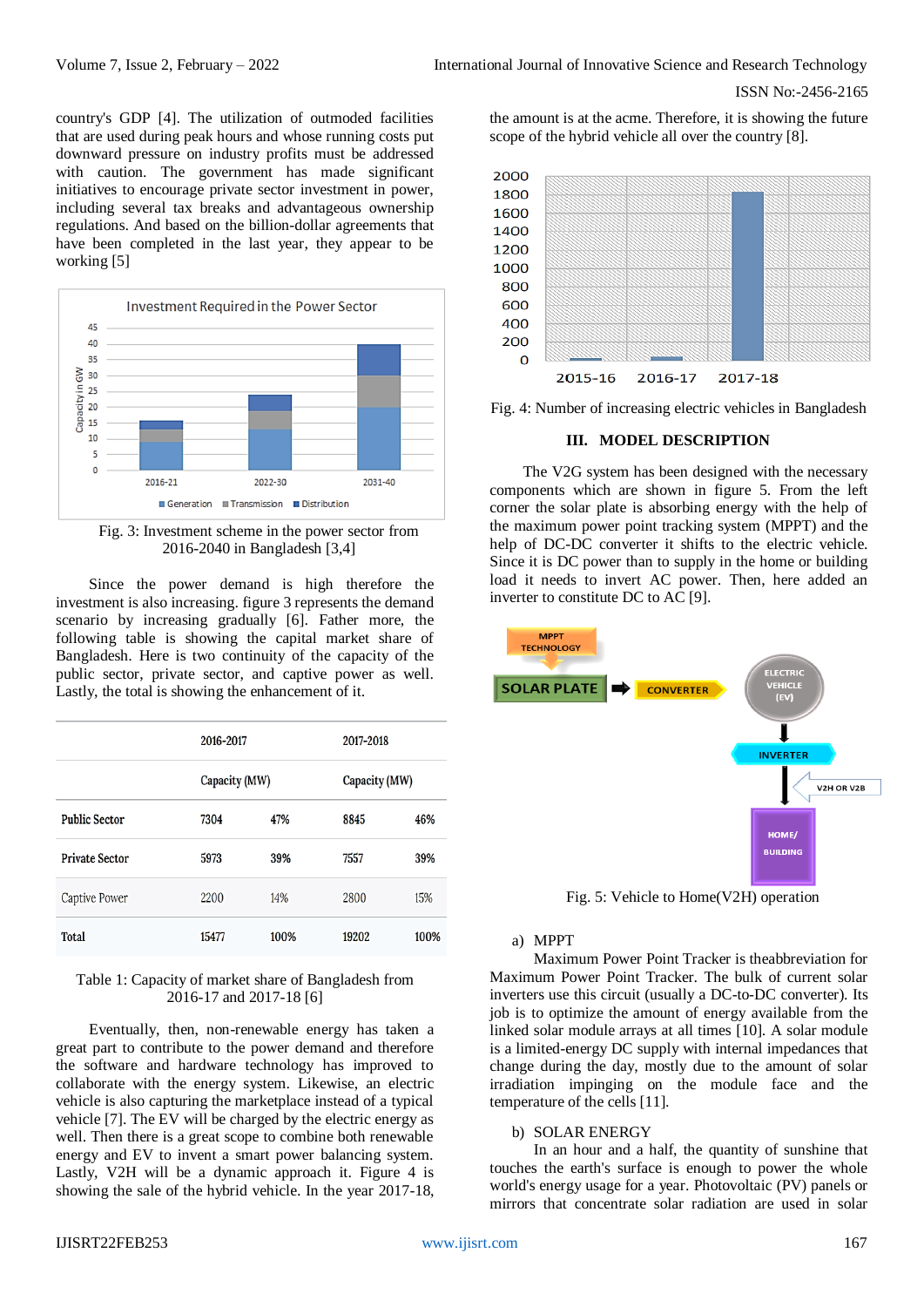technologies to convert sunlight into electrical energy. This energy can be converted into electricity or stored in batteries or thermal storage [12].

#### c) CONVERTER

DC-DC converters are high-frequency power conversion circuits that smooth out switching noise into regulated DC voltages using high-frequency switching and inductors, transformers, and capacitors. Even when the input voltages and output currents change, closed feedback loops maintain a consistent voltage output. They are often far more efficient and smaller than linear regulators, with 90% efficiency. Noise and intricacy are their drawbacks [13].

#### d) ELECTRIC VEHICLE (EV)

An electric motor replaces the internal combustion engine in all-electric cars (EVs), often known as battery electric vehicles. The car's electric motor is powered by a massive traction battery pack that must be hooked into a wall outlet or charging equipment, often known as electric vehicle supply equipment (EVSE). The car does not have a tailpipe and does not have the traditional liquid fuel components such as a fuel pump, fuel line, or fuel tank because it operates on electricity [14].

### e) INVERTER

Converting a voltage source from a battery into an AC signal is a popular inverter technique used in electronics. They typically run at 12 volts and are found in applications such as automotive, lead-acid technology, and photovoltaic cells, among others [15].

#### f) LOAD

Any component of a circuit that uses power or energy is referred to as an electrical load. The most obvious examples of electrical loads in a domestic setting are light bulbs and appliances.

#### **IV. SIMULATION AND RESULTS**

The whole simulation of the model is done by MATLAB Simulink software. Fig. 6 shows the whole connection of each and every component of this mode. To complete the model, here used 2 parallel strings and 12 series-connected modules per string. On the other here used lithium-ion battery as the car battery. At first, the battery is getting the power from the PV plate throughout the MPPT system. A DC-DC converter is used to supply the electric power to the battery. There is also a DC-AC inverter which helps to supply the rest of the energy to the home load. After running the simulation all the results have been analyzed. In the following discussion, they have shown.



Fig. 6: MATLAB Simulink model of the proposed V2G system

## *A. BATTERY CHARGING*

Figure 7 shows the charging curves of the battery of an electric car. Since it is getting a charge from the solar plate then the curve is peaking upwards as collecting energy.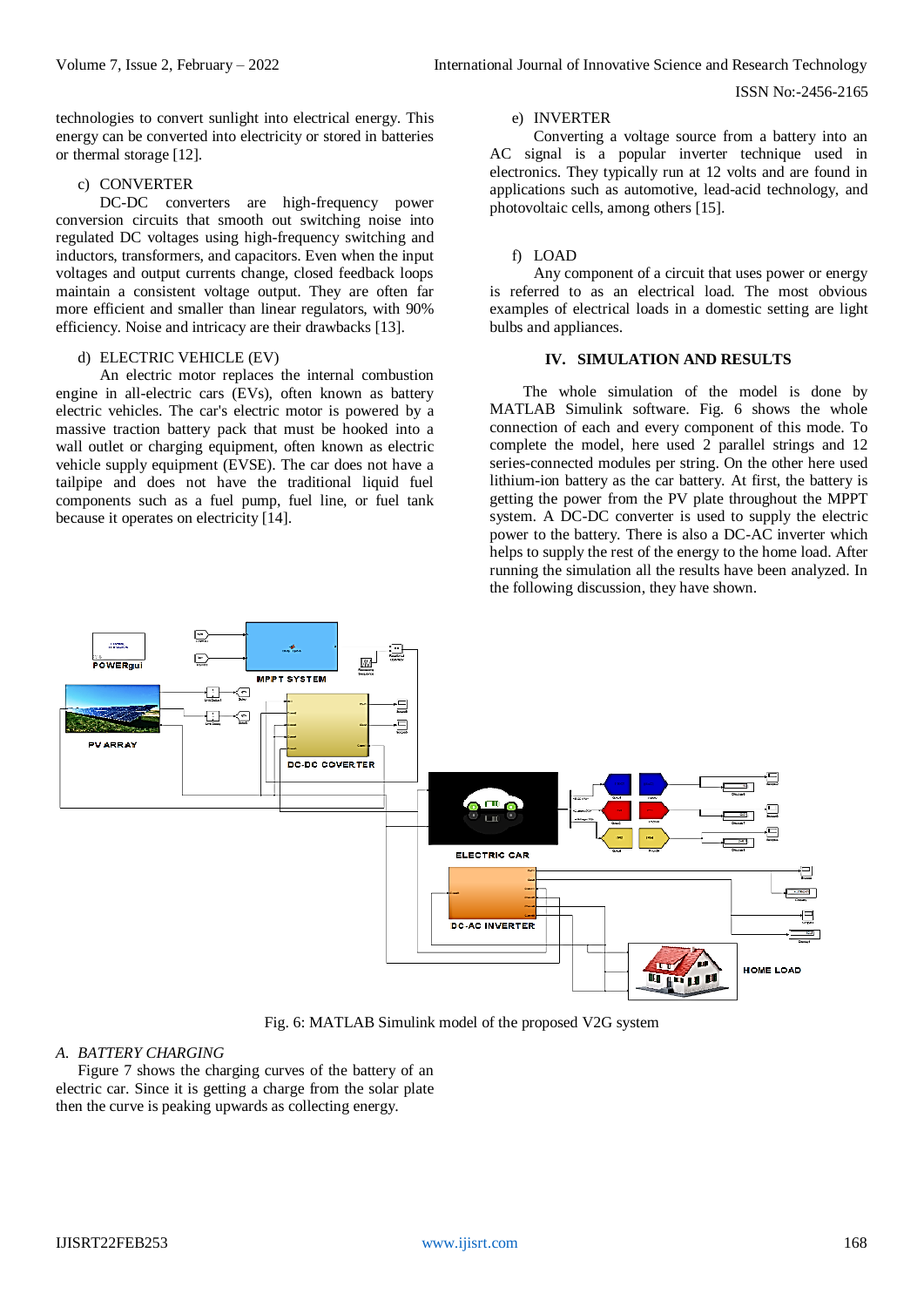ISSN No:-2456-2165



Fig. 7: Battery charging curve by MATLAB SIMULINK

Likewise, we know that when the battery gets charged then the current becomes negative and voltage becomes positive. Figures 6 and 7 show the current and voltage curve. From figure 8 we can see the blue curve is going downwards and from figure 9 it is very easy to understand that the voltage curve is going upwards as well.







Fig. 9: Voltage scenario when the battery is charging

### *B. LOAD SUPPLY*

With the help of a DC-AC inverter, the rest of the charge is supplied to the household load.Following figure 10 shows the current supply curves of the load.



Fig 10:-Vehicle to load current supplying curve

#### **V. CONCLUSION**

Electric vehicle (EV) is worthy for V2H operation. Furthermore, the owner of the car will be beneficial by the cost of buying an extra generator. On the other hand, the is an extra cost of fuel and militance of it. In these circumstances, the V2H operation is able to full fill the demand according to the need for electricity. This model is ensuring a smart control and supply of electric power within a very small time. Likewise, there is a prominent future scope of this operation along with grid connection. It could be introduced as a new market policy too. Moreover, environmental pollution seems very alarming globally therefore all other sectors are ready to face it by inventing other policies. Therefore, this theme is very condign to reduces the pollution.

#### **REFERENCES**

- [1.] Dilip Ahuja and Marika Tatsutani," Sustainable energy for developing countries ", S.A.P.I.EN.S [Online], 2.1 |2009
- [2.] Begum, B.A., Hossain, A., Saroar, G., Biswas, S.K., Nasiruddin, M., Nahar, N., Chowdury, Z., and Hopke, P.K. (2011). Sources of carbonaceous materials in the airborne particulate matter of Dhaka. Asia-Pacific J. Atmos. Sci., 5(4); 237‐246.
- [3.] PDB to become holding company, employees against the move" I www.dhakatribune.com lexcerpt date 2018-01-04।
- [4.] Khan, M. F. (2018). LNG Tariff: Implication on Trade and Industries. Dhaka: Keystone Liuhto, et. al. (2015). BSR Policy Briefing 1/2015: Natural gas revolution and the Baltic Sea region.
- [5.] Power System Master Plan. <http://www.bpdb.gov.bd/download/>PSMP/ PSMP2010.pdf. Accessed on 17th November 2018.
- [6.] [www.lightcastlebd.com/insights/2019/07/bangladesh](http://www.lightcastlebd.com/insights/2019/07/bangladesh-power-sector-filling-%20%20%20%20%20the-gap-in-demand)[power-sector-filling- the-gap-in-demand](http://www.lightcastlebd.com/insights/2019/07/bangladesh-power-sector-filling-%20%20%20%20%20the-gap-in-demand)
- [7.] A. Panday and H. O. Bansal, "Green Transportation: Need, Technology and Challenges", Int. J. Global Energy Issues, Inderscience publishers, Vol. 37, No. 5/6, pp. 304-318.
- [8.] Alter Systems, LLC, n.d., Fronius IG: Grid Tied Inverters for Photovoltaic Systems[,http://www.altersystems.com/catalog/pdfs/inv](http://www.altersystems.com/catalog/pdfs/inverters/fronius/brochure_ig_2000_3000_2500lv_012008)